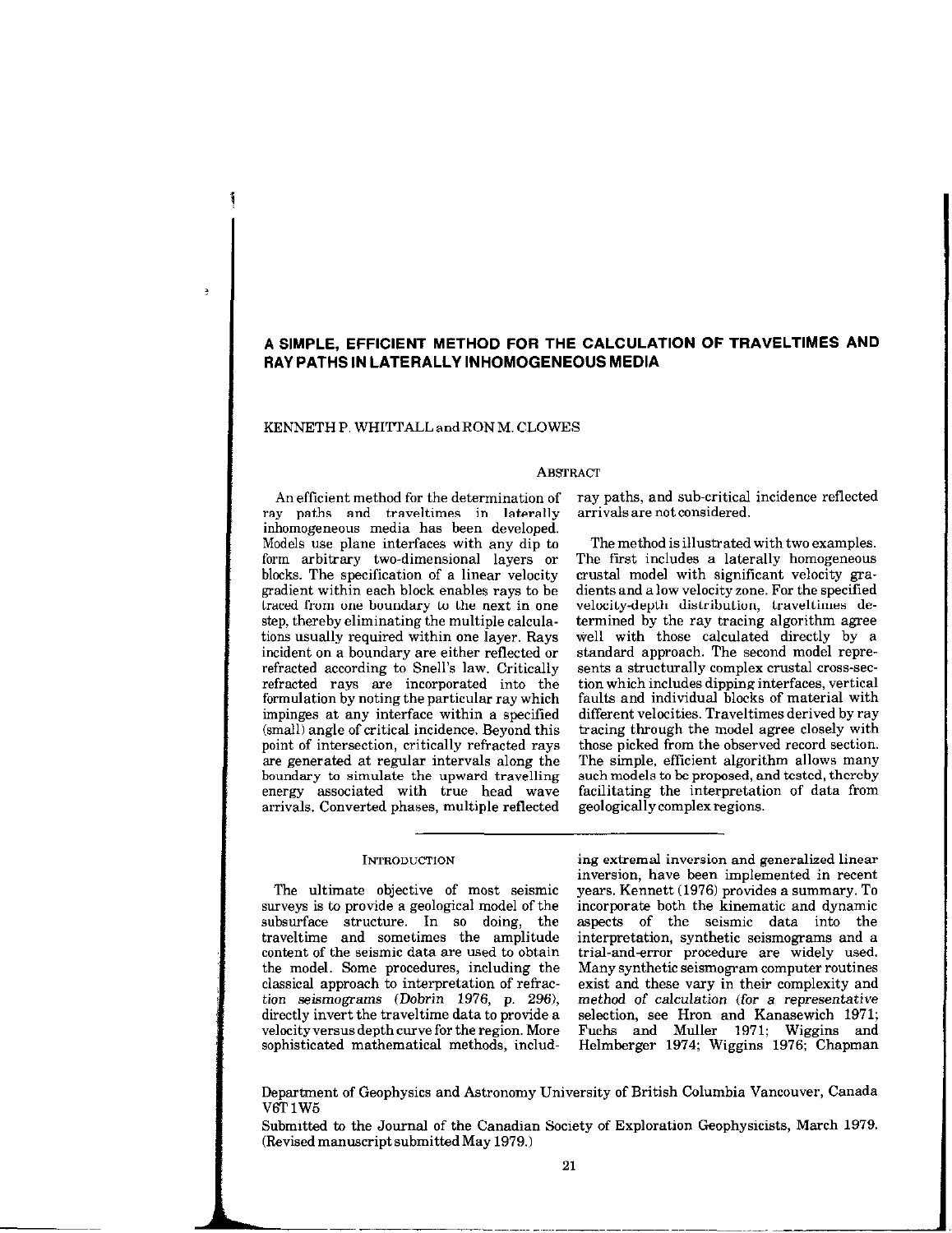## 22 KENNETH P. WHITTALL and RON M. CLOWES

1978). However, all ofthese procedures assume lateral homogeneity in the subsurface model, or, in the case of classical refraction interpretation, plane dipping layers of constant velocity.

Often geological structures cannot be represented reasonably by a laterally homogeneous earth model. In such cases, seismic ray paths are traced through a proposed geological model, the traveltimes and distances are determined and a comparison with the observations is made. Many of these approaches consider only the simulation of traveltimes (Jacob 1970: Sorrells et al. 1971; Scott 1973; Will 1976; and Gebrande 1976) although invariably different computational techniques are employed. Other, more sophisticated approaches, such as those described by Yacoub et al. (1970), Clee et al. (1974) and Green (1976), include estimates of the seismic wave amplitude as well as the traveltime information. Methods for the direct calculation of synthetic seismograms for models with laterally and vertically varying elastic parameters are being developed (Odegard and Ambos 1978; Marks and Hron 1978). Use of these techniques should be of considerable aid for interpreting complex seismic record sections.

Some recent land and marine seismic profiles recorded in British Columbia and off the west coast of Canada showed considerable evidence for lateral variations in the subsurface structure. We obviously required an interpretation method to deal with such complex geological areas. Since we intended to use a trial-and-error procedure in which traveltime-distance information was calculated for many models, it was important that the technique used he simple and efficient for implementation on a computer. Many of the existing calculation techniques mentioned above appeared to be overly complex. However, the methods described by Gebrande (1976) and Will (1976) seemed somewhat simpler and had the advantage of being used for interpretation of data similar to ours (see Grubbe 1976). Our approach resembles most closely that described by Gebrande (1976). Seismic ray paths and traveltimes for a laterally inhomogeneous medium are determined through an efficient, easy-to-use computer algorithm. Interest shown in our technique and the results achieved with it have prompted us to write this paper.

### METHOD OF CALCULATION

Our approach uses plane interfaces with any dip to form arbitrary two-dimensional layers or blocks. Linear velocity gradients are required but arbitrarily small gradients may be used to simulate constant velocity blocks. The routine traces a ray from one boundary to the next in one step, eliminating the multiple calculations of the iterative methods (Gebrande 1976; Will 1976). The traveltime and horizontal distance increments for each ray path segment between two boundaries are individually summed to yield values for a traveltime versus distance plot which shows all surface arrivals, including critically refracted or pseudo-head waves. The model and the ray paths traced through it form a second plot. Converted phases, multiply reflected ray paths and sub-critical incidence reflection arrivals are not considered. The validity of a given model with respect to a set of observed data is judged by the fit of the first and subsequent arrivals on the T-X plot. A qualitative measure of amplitudes may be obtained by noting the number of rays per unit distance arriving at the surface. Furthermore, the relative lengths of the wave trains after onset may be estimated using the number of secondary arrivals and their traveltimes at the differentdistances.

Every boundary in the model is given a constant velocity along its length and a non-zero, linear velocity gradient normal to its direction of dip. As a result, all ray paths within a layer are circular arcs. The equation of the circle depends on three parameters: 1) the velocity, VOUT, at the boundary from which the ray departs, 2) the prevailing gradient, GRAD, and 3) the departure angle, IOUT, measured with respect to the gradient. The radius of the circle, RHO, is given by (Telford et al. 1976, p. 274):

## $RHO = VOUT/(GRAD*Sin(IOUT))$ .

Once a circular path is defined all layer boundaries are checked to see which ones, if any, intersect the arc. Since no rays are allowed to travel from right to left, the horizontal  $(X)$ coordinate of a ray must increase monotonically. The boundary-ray intersection point which has the smallest horizontal distance value (greater than that of the departure point) is selected as the end of the current circular arc. Snell's Law is applied using the velocities on either side of the new boundary to find the new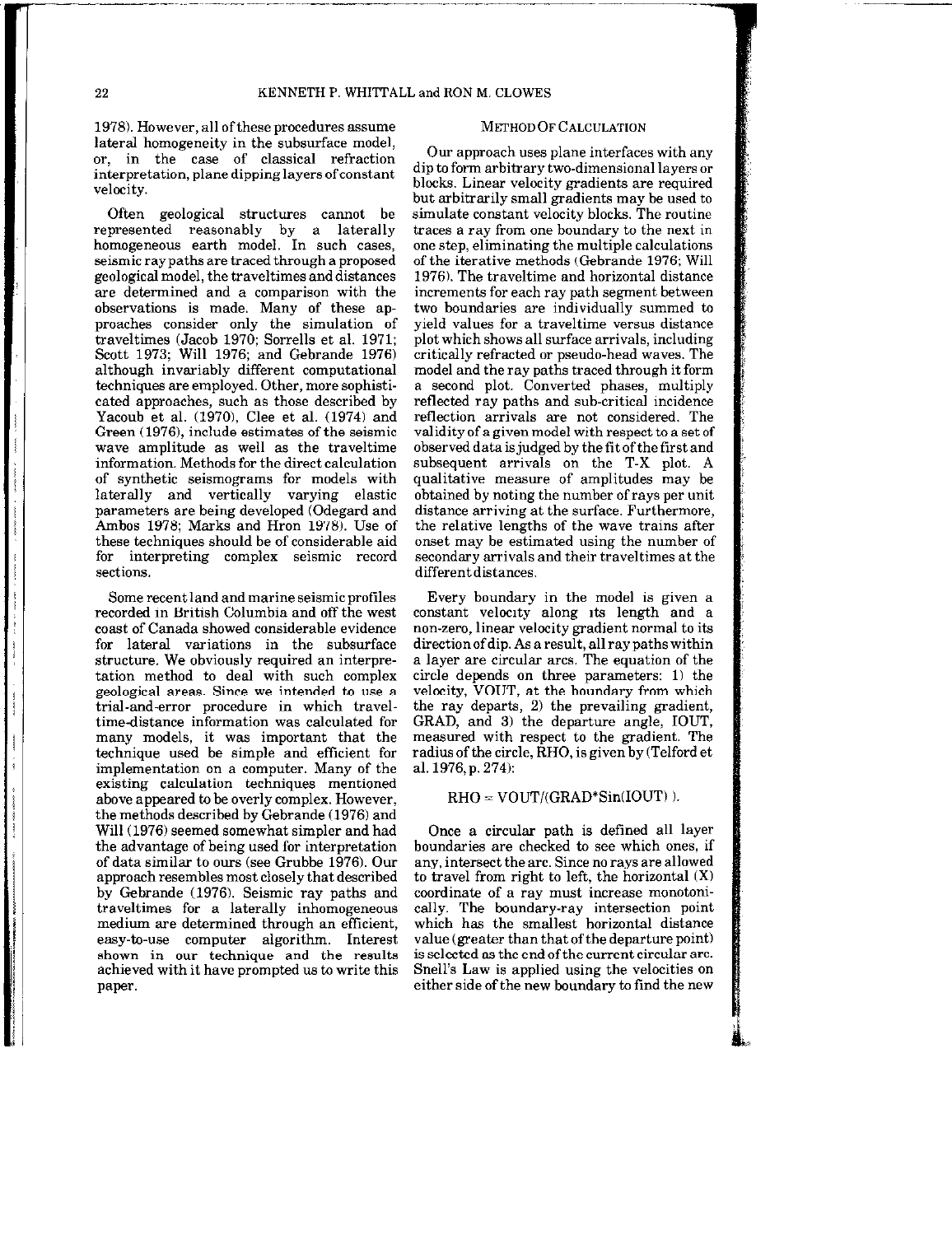#### EFFICIENT METHOD FOR THE CALCULATION OF TRAVELTIMES 23

angle of departure. This angle, along with the new velocity and gradient determine another circular path and the process continues.

y r  $\mathbf{1}$  $\overline{ }$ ŗ  $\mathbf i$  $\ddot{\mathbf{z}}$ I ě  $\mathbf{r}$  $\mathbf{r}$ ÿ Ţ  $\mathbf{I}$ 

 $\mathbf{r}$ 

Velocities are calculated using (from Telford eta1.1976, p. 273)

## $V=V(0) + GRAD^*Cos(I)^*Z$

where  $V(0)$  is the velocity along the nearest overlying boundary, GRAD is its gradient, I is its dip and Z is the vertical distance to the boundary from the point in question. This formula gives the incident or exiting velocity for descending or ascending rays, respectively. The velocity assigned to the boundary itself is usually taken as the other velocity required by Snell's Law.

Models with lateral inhomogeneities can have an interface along which there exists no constant velocity. For example, the near-vertical boundary between two abutting horizontal layers has a velocity that increases with depth because of the non-zero gradients on either side. Such boundaries are assigned a velocity of zero. When a zero-velocity boundary is intersected the program probes upward to find the constant-velocity segments which govern the properties within the blocks on either side of the intersection point.

The traveltime for an individual arc segment depends on: 1) the gradient, 2) the initial ray departure angle measured with respect to the gradient, and 3) the ray intersection angle on the next boundary measured with respect to the same gradient. If the above three parameters are symbolized by GRAD, IOUT and IIN respectively, then (from Gebrande 1976) the traveltime, DT, is:

## $DT = (1/GRAD)^*$  {Arctanh  $[Cos(IOUT)]$  - $Arctanh[Cos(IIN)]$ .

Thus, the program constructs ray paths out of longarc segments. This technique is incontrast to some other ray-tracing algorithms which use very small distance increments while travelling through a detailed grid of velocity-depth points.

Critically refracted or head waves, propagatingalonglayer interfaces, send energy back up to the surface in defiance of conventional ray theory. Spherical wavefronts are required to account for this phenomenon. Nevertheless, arrivals associated with head waves must be incorporated into the calculations because they are usually first arrivals on T-X plots. For a series of rays emanating from a source point over a range of discrete take-off angles, probability and computer round-off error make the possibility of one ray impinging at the exact critical angle of refraction very unlikely. An approximation is made. Initially, rays leave the source at shallow departure angles, measured with respect to the horizontal surface, and travel away in a nearly horizontal direction, As the departure angle becomes larger, the rays will follow a steeper path into the earth. Thus, on most layer boundaries, there will be a place where one ray reflects from, and the next ray refracts through, the interface. A critically refracted ray must lie somewhere between the two. If the first refracted ray intersects the boundary at an angle within some specified (small) angle of the theoretical critical angle, pseudo-head waves are generated. The first such critically refracted ray emerges from the boundary a short distance from this intersection point. Subsequent critically refracted rays are generated at regular intervals along the boundary to simulate the upward travelling energy associated with true head wave arrivals. The traveltime for each of these rays is the sum of the refracted ray traveltime (downgoing and upgoing paths) plus the time taken for a ray to propagate along the boundary from the intersection point to the point of emergence. This approximation means that the exact traveltime and position of a critical refraction are never calculated. But, the approximation is good and can be checked easily. A model  $40\times350$  km with rays separated initially by 1 degree had an error of only 5 msec (Gumming et al. 1979).

#### EXAMPLES OF USE

We have chosen to illustrate the method with two models. The first is a laterally homogeneous one which has a complex velocity-depth curve which includes strong velocity gradients and a low velocity zone. Using such a model allows a comparison between the traveltimes calculated from our ray tracing procedure and those determined by direct calculation from the velocitydepthvalues.

Figure 1 shows the velocity.depth curve derived by Malecek and Clowes (1978) during interpretation of marine deep seismic sounding data recorded across Explorer Ridge off Canada's west coast. The interpretation was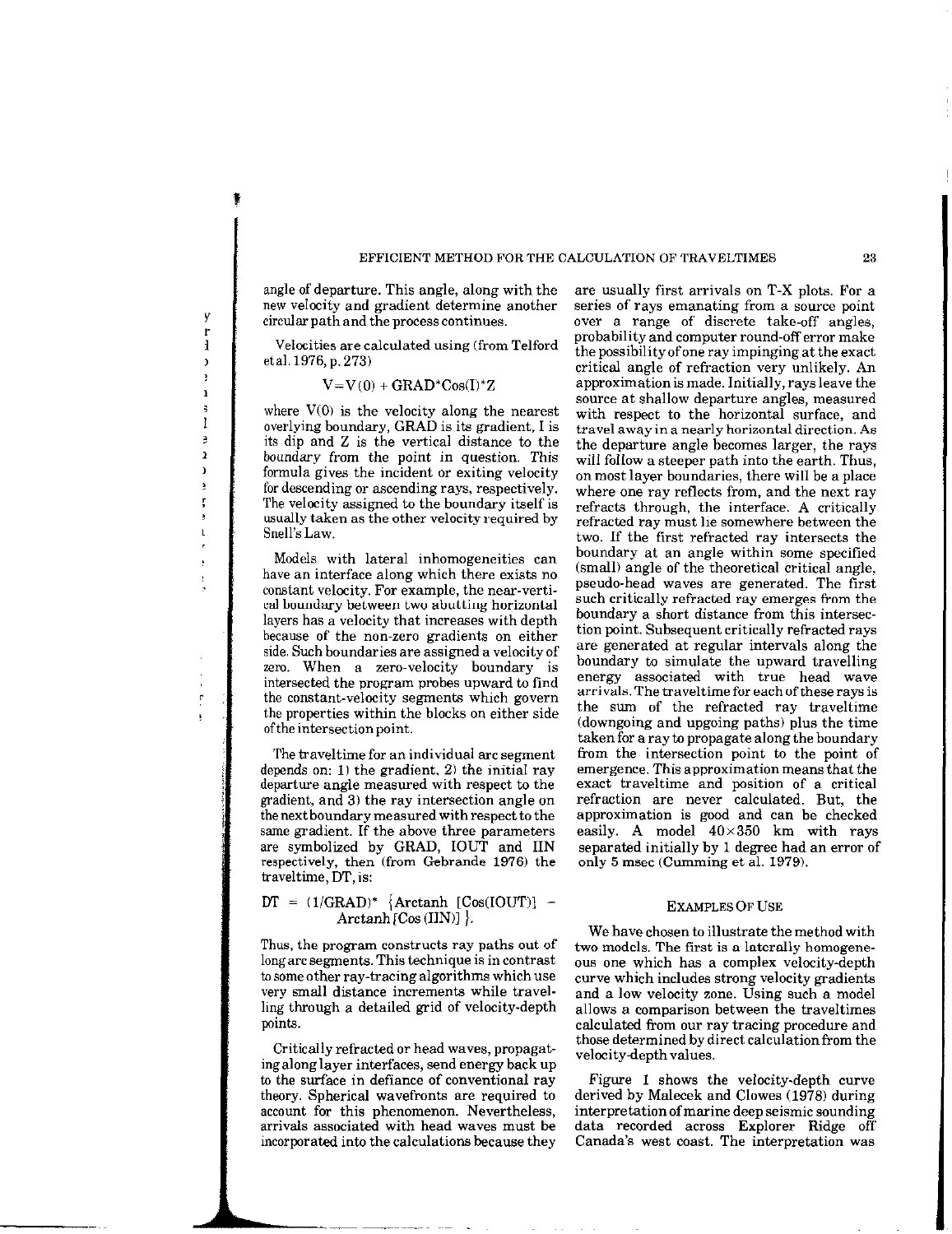## KENNETH P. WHITTALL and RON M. CLOWES



Fig. 1. Continuous velocity-depth curve (solid line) for offshore region (after Malecek and Clowes 1978) and 13.layer approximation (solid dots joined by dashed lines) used for the laterally homogeneous crustal model of Fig. 2.

made to satisfy both the traveltime and amplitude content of the data, and so required the calculation of snythetic seismograms. The disk ray theory (DRT) method described by Wiggins (1976) was used because the algorithm is inexpensive to run and thus many models could be tried. Figure 3a shows the DRT synthetic seismic section and the traveltime curves which are consistent with the smooth,  $\text{continuous velocity function of Fig. 1.}$ 

To establish a model for ray tracing, the continuously varying velocity-depth profile was approximated by 13 boundaries with linear velocity gradients between interfaces, as shown by the velocity-depth profile with straight lines joining dots (Fig. 1). The

VELOCITY [KM/SEC] resultant laterally homogeneous crustal model (Fig. 2) has 12 layers above a half space and extends for the length of the observed seismic profile. The source is located at zero distance and depth. Rays emerging from this point, at angles from 68 to 80 degrees with respect to the horizontal in increments of 0.1 degree, were traced through the model as described previously. These are shown in Fig. 2. Layers with strong velocity gradients are notable for the high curvature associated with the rays passing through them. The low velocity zone between 9 and 12 km depth acts as a mirror for rays emerging from the lower interface at exactly the critical angle. After one reflection from the upper surface, the rays are incident on the lower boundary, again exactly at the critical angle. In our simple formulation, and for the purpose of interpreting the observed seismograms, such rays are not important and their propagation is terminated. This enables us to avoid computing difficulties associated with rays incident at precisely the critical angle.

> The traveltime-distance values determined for each ray within the set of rays emerging at the surface are shown in Fig. 3b. The solid lines are derived from the continuous velocity function of Fig. 1. Agreement between the traveltimes calculated from ray tracing and from the smoothly varying velocity function is very good, especially for phases which have strong amplitudes. Differences are less than 0.05 s and most of these discrepancies are due to the approximation of the DRT velocity function by a series of layers with linear velocity gradients. However, the ray tracing results also prominently show the traveltimes of secondary phases which may have extremely small amplitudes. The refracted arrivals along AB (Fig. 3b) are an example which show weakly on the synthetic seismograms (A'B' on Fig. 3a). However, the refracted phase CD (Fig. 3b) which is from the base of the thin layer with a high velocity gradient from 3.2 to 3.4 km depth, has no direct equivalent on Fig. 3a. The very weak phase C'D' is related to the rapid change invelocity gradient at a depth of 3.2 km (Fig. 1). Through a combination of the choice of angular increments for rays emerging from the source, the velocity-depth structure and the calculation criteria described in the previous section, no refraction arrival from the topofthe thin layer (equivalent to  $C'D'$  on Fig. 3a) is generated. What this points out is that care

24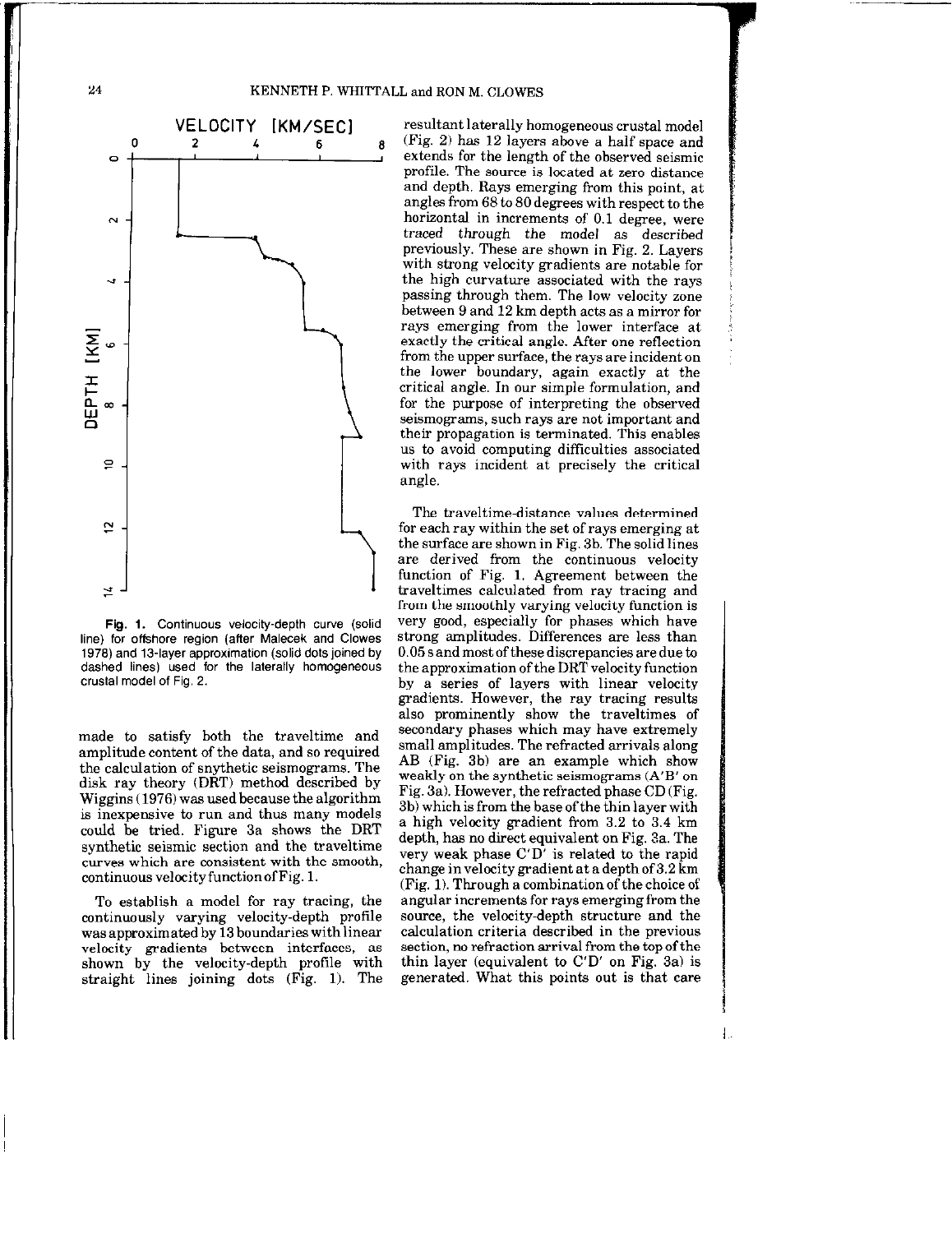

Fig. 2. Laterally homogeneous crustal model (thick dashed lines) based on velocity-depth curve of Fig. 1. Ray paths from the source at 0 km distance and depth are the thin, solid lines. The near-source ray segments have been deleted from the plot.

must be exercised when correlating traveltimes of secondary arrivals from ray tracing with observed traveltimes to ensure that the same phases are being compared.

Qualitative evaluation of amplitude information also can be made from the traveltimedistance values calculated by ray tracing. The cusp at 11.5 km and 3.8 s reduced traveltime and the closely spaced reflection arrivals at greater distances (Fig. 3b) are indicative of large amplitudes and this observation is confirmed by the synthetic seismograms (Fig. 3a). Similarly, cusps and reflection arrivals near 30 km at 3.5 s, and 38 km at 3.6 s, show as large amplitude synthetic seismogram waveforms.

The second model chosen for illustration of the ray tracing algorithm represents a structurally complex crustal cross-section which includes dipping interfaces, vertical faults and individual blocks of material with different velocities. The example was derived during the process of interpreting a complex set of marine crustal seismic data and gives a comparison of observed traveltimes with those determined by ray tracing through the model.

Figure 4 shows one record section compiled from a set of marine seismic data recorded in Winona basin, a deep water sedimentary basin west of northern Vancouver Island (Clowes et al. 1978; Thorleifson 1978). The small triangles show the first arrival picks. Particular features



25

Fig. 3. (a) DRT synthetic seismogram section and traveltime curves (thin, solid lines) corresponding to the continuous velocity-depth curve of Fig. 1.



Fig. 3 (b) Traveltime-distance data as determined by ray tracing through the model of Fig. 2. Diamonds are reflection arrivals, X's are critically refracted arrivals. The traveltime curve from (a) is added for comparison. AB and A'B' coincide, but CD and C'D' do not (see text).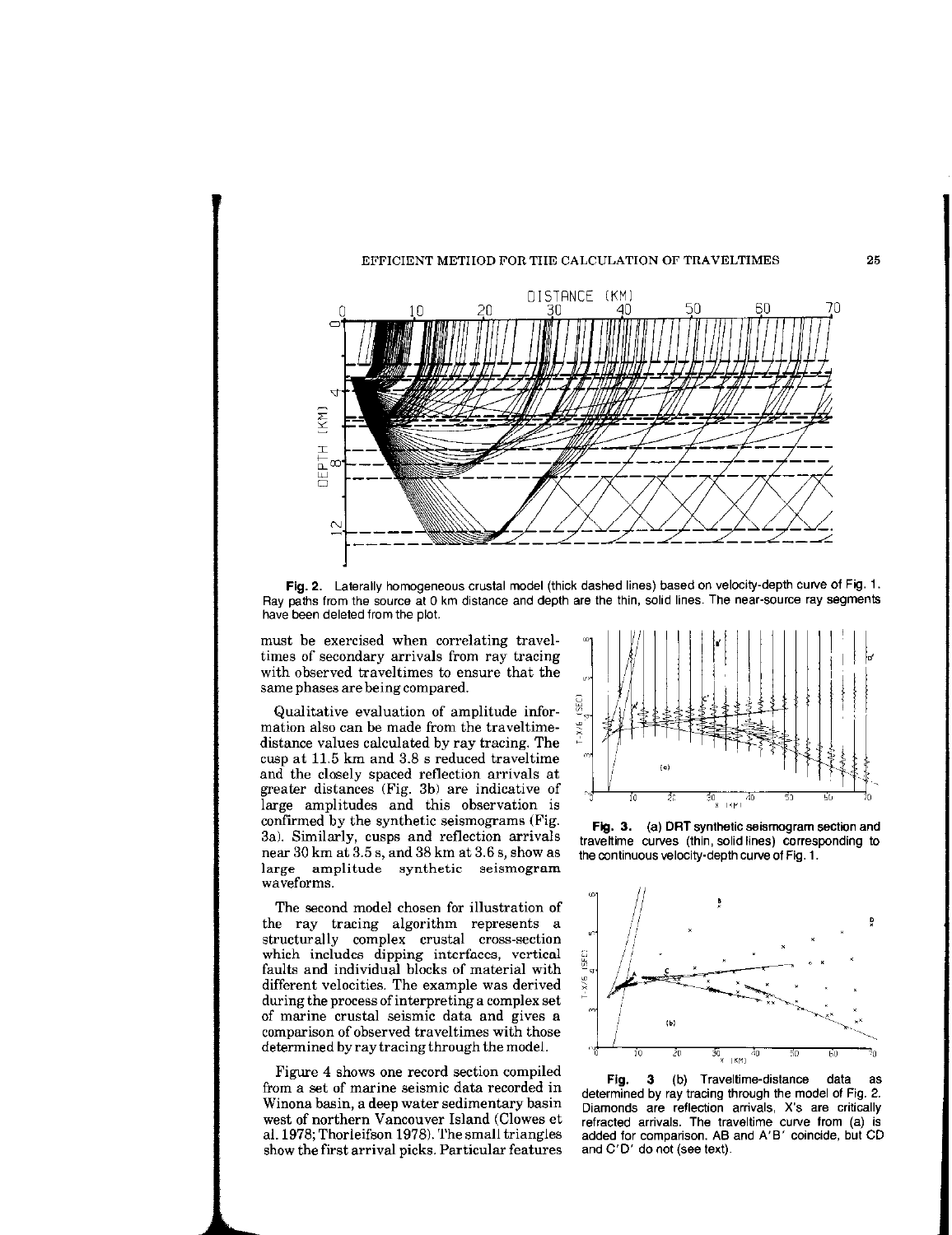26 KENNETH P. WHITTALL and RON M. CLOWES



Fig. 4. Reduced record section for profile 75-2 across Winona basin (from Thorleifson 1978). First arrival picks are shown by solid arrow heads. Amplitude corrections have been applied to the seismic traces. A nomogram for apparent velocities in km/s is given in the upper left. Shot numbers are indicated below groups of<br>traces.

are the 0.25 s offset in the traveltimes between shots 37 and 39. the 0.12 s traveltime advance of arrivals which were recorded over Winona ridge, and the high apparent velocity for the first arrivals at distances greater than 40 km. The record section for the reversed profile confirmed the existence of significant lateral variation in structure (Thorleifson 1978). In this case, interpretation techniques such as the DRT synthetic seismogram routine, which are restricted to laterally homogeneous media, cannot be applied. Thus, the ray tracing procedure described in this paper was employed.

A significant constraint for the trial-and-error modelling of the second example was the velocitydepth curve derived for a pair of reversed profiles (75-l and 75-1R) recorded at right angles to profile 75-2 and parallel to the axis ofthe basin (Lynch 1977). A second strong constraint was that the resultant model must be such that rays traced through it in the opposite direction give traveltimes consistent with the reversed profile 75-2R.

The crustal model shown in Fig. 5 satisfies these constraints. Within each block outlined by the heavy dashed lines, the velocities were made nearly constant by specifying a negligible velocity gradient. Representing the velocity structure derived from profile 75-1 and IR by a series of layers with velocity gradients, as we did in the first example, would have unnecessarily complicated themodel.

To produce the ray paths plotted in Fig. 5, rays leave the source at  $X=0$ ,  $Z=0$  at angles of 70 to 85 degrees in increments of 0.1 degree. The travel time-distance data for rays emerging at the surface are shown in the upper part of Fig. 5. First arrival traveltimes from Fig. 4 are givenby the solid line through open circles. It is clear that the traveltimes derived by tracing through the model match well with those determined from the record section.

A one kilometer step in the interface between the 2.5 and 4.3 km/s blocks at a distance of 10 km causes an offset in traveltimes which is consistent with the observed offset. Modelling Winona ridge between 30 and 40 km as a separate block with a higher velocity (3.7 km/s) than that of the sediments to either side (2.5 km/s) gives a traveltime advance similar to that observed on the record section. The high apparent velocity of the first arrivals beyond 40 km is introduced by the combined effects of dipping layers. The relatively large amplitudes associated with this phase are consistent with the nearly simultaneous arrival and constructive interference of critical refractions from two or more different interfaces as shown by the overlapping X's on the traveltime-distance plot. The large numbers of secondary arrivals at distances greater than 16 km are consistent with the extended wave trains observed in the data of Fig. 4. However, the principal criterion for the acceptability of the model is the correspondenceoffirst arrival traveltimes.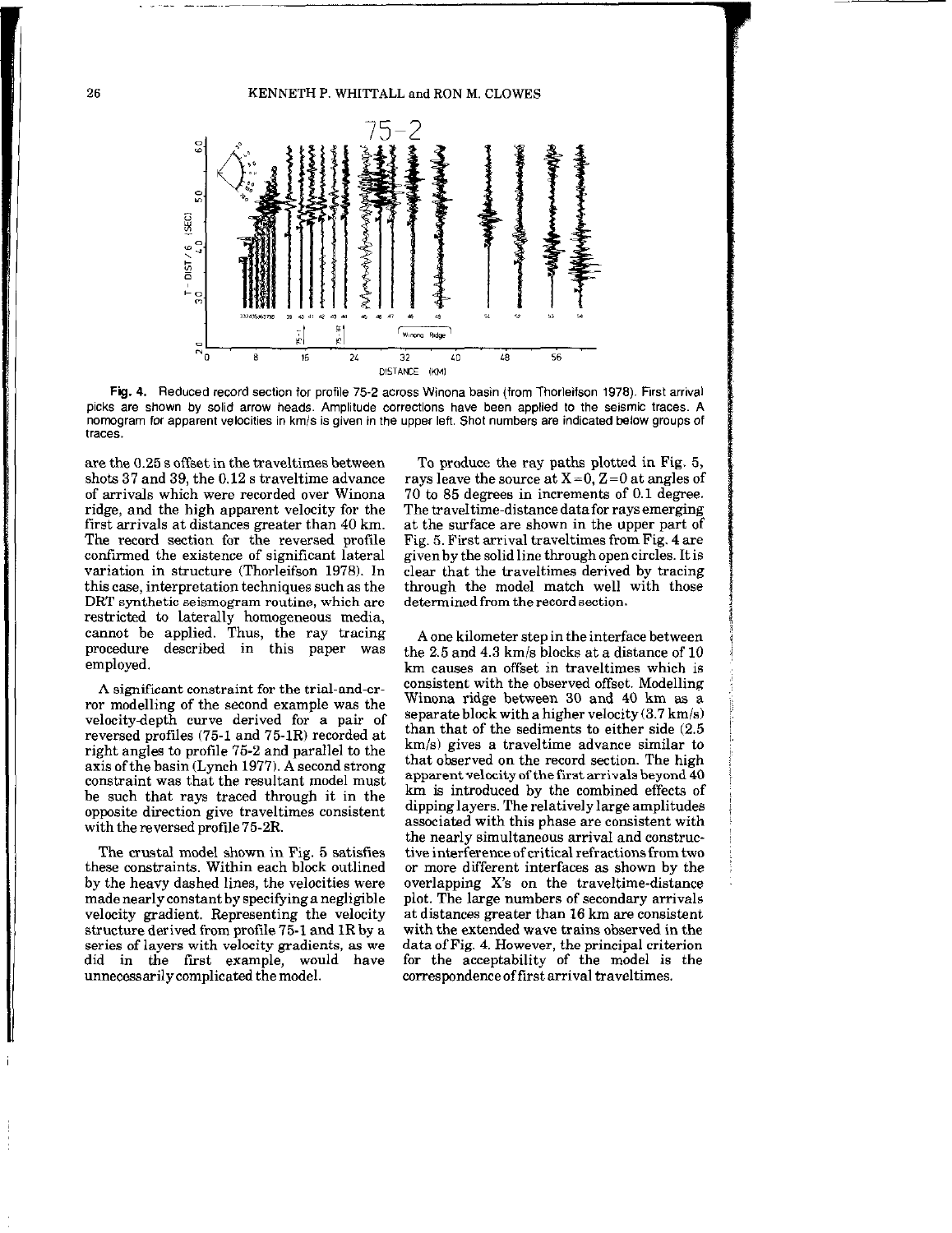



Lower: Crustal model (thick, dashed lines) for profile 75-2; ray paths (thin, solid lines) are superposed. Numbers within blocks are velocities in km/s. The question marks on the bottom interface indicate that the first arrival traveltimes could be satisfied without arrivals from this boundary; therefore its position is not well defined. Vertical exaggeration is 2X.

DISCUSSION as structurally complex as that of Fig. 5. As well, many different perturbations could be We wish to emphasize that the existence of made because the computational cost as-<br>reversed seismic profiles and the constraints of sociated with any one model was small. For reversed seismic profiles and the constraints of sociated with any one model was small. For<br>a reversed pair of profiles perpendicular to 75-2 example, over 230 rays are traced through the a reversed pair of profiles perpendicular to 75-2 example, over 230 rays are traced through the were essential to the determination of a model crustal model of Fig. 5. Using the Amdahl 470 crustal model of Fig. 5. Using the Amdahl 470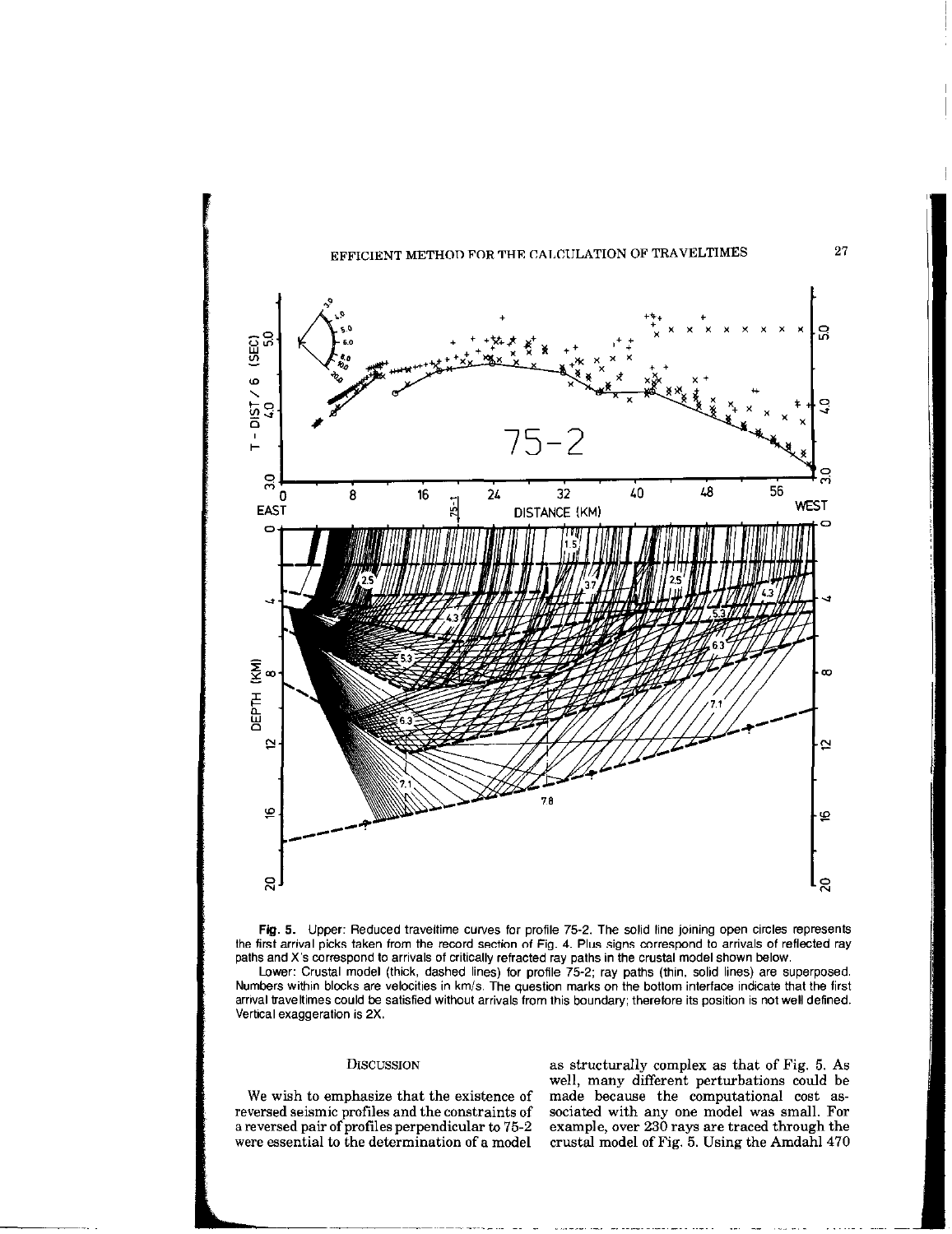V/G-II computer at the University of British Columbia, the ray-path calculations for profile 75-2 required about 12 seconds of CPU time. Figure  $\vec{5}$  took a total of 20 minutes to plot using the Calcomp plotters. The cost of the entire run was about \$4.00 for CPU and 55.00 for plotting. An important factor in expediting interpretation is to preview the plot on a Tektronix graphics terminal. This obviates the need for hard copy plots for each model perturbation and greatly decreases the turnaround time associated with the model.

Persons interested in a copy of the Fortran program are invited to write the authors. A cross-referenced listing, explanatory documentation and examples of input/output files will be included with the card deck.

#### CONCLUSION

A fast, inexpensive method for tracing rays through complex, laterally varying structures which have linear velocity gradients in each block has been developed. Ray paths and traveltimes for all reflected and refracted phases are determined. However, multiple reflected ray paths, converted phases and sub-critical incidence reflected arrivals are not considered in this simple approach. Approximate amplitudes may be inferred from the relative numbers of rays emerging at the surface.

The method described in this paper is not intended to be a replacement for the many, more sophisticated theoretical approaches which have been developed. It is a technique designed for practical interpretation. Once a suitable model, consistent with the observed traveltime data, has been obtained using this inexpensive method, the model might be refined by the use of techniques which calculate relative amplitudes of arrivals or generate synthetic seismograms.

Because of the efficiency of the ray path computations, the ray tracing technique described herein probably can be extended to enable the rapid calculation of synthetic seismograms for primary reflected and refracted waves. One approach for doing this might be to combine our ray tracing calculations with the disc ray theory concept of Wiggins (1976) or the WKBJ approximation technique described by Chapman (1978). If such a combination were successful in providing an efficient, inexpensive approach to the generation of synthetic seismograms in laterally inhomogeneous media, then it opens up the possibility of direct inversion of the traveltime and amplitude content of seismograms recorded in a structurally complex region.

### ACKNOWLEDGEMENTS

The research projects for which the ray tracing procedure was developed are funded by an operating grant from the Natural Science and Engineering Research Council of Canada and by research agreements with the Department of Energy, Mines and Resources (Geological Survey of Canada and Earth Physics Branch). Additional funds have been contributed by Mobil Oil Canada, Shell Canada Resources and Chevron Standard Ltd.

#### **REFERENCES**

- Chapman, C. H. 1978. A new method for computing synthetic seismograms. Geophys. J. R. Astr. Soc. 54, 481-518.
- Clee, T. E., Barr, K. G., and Berry, M. J. 1974. Fine structure of the crust near Yellowknife. Can. J. Earth Sci. 11, 1534-1549.
- Clowes, R. M., Thorleifson, A. J., and Lynch, S. 1978. Interpretation of a marine deep sounding survey in Winona basin off the west coast of Canada. Current Research, Part C, Geol. Surv. Can., Paper 78-1C, 29.34.
- Gumming, W. B.,Clowes,R. M.,andEllis, R. M. 1979. Crustal structure from a seismic refraction profile across southern British Columbia. Can. J. Earth Sci. (accepted for publication).
- Dobrin, M. B. 1976. Introduction to Geophysical Prospecting. McGraw-Hill, New York, 630 pp.
- Fuchs, K., and Muller, G. 1971. Computation of synthetic seismograms with the reflectivity method and comparison with observations. Geophys. J. R. Astr. Soc. 23, 417-433.
- Gebrande, H. 1976. A seismic-ray tracing method for two-dimensional inhomogeneous media, in Explosion Seismology in Central Europe, P. Giese, C. Prodehl and A. Stein (editors). Springer-Verlag, Berlin, 162-167.